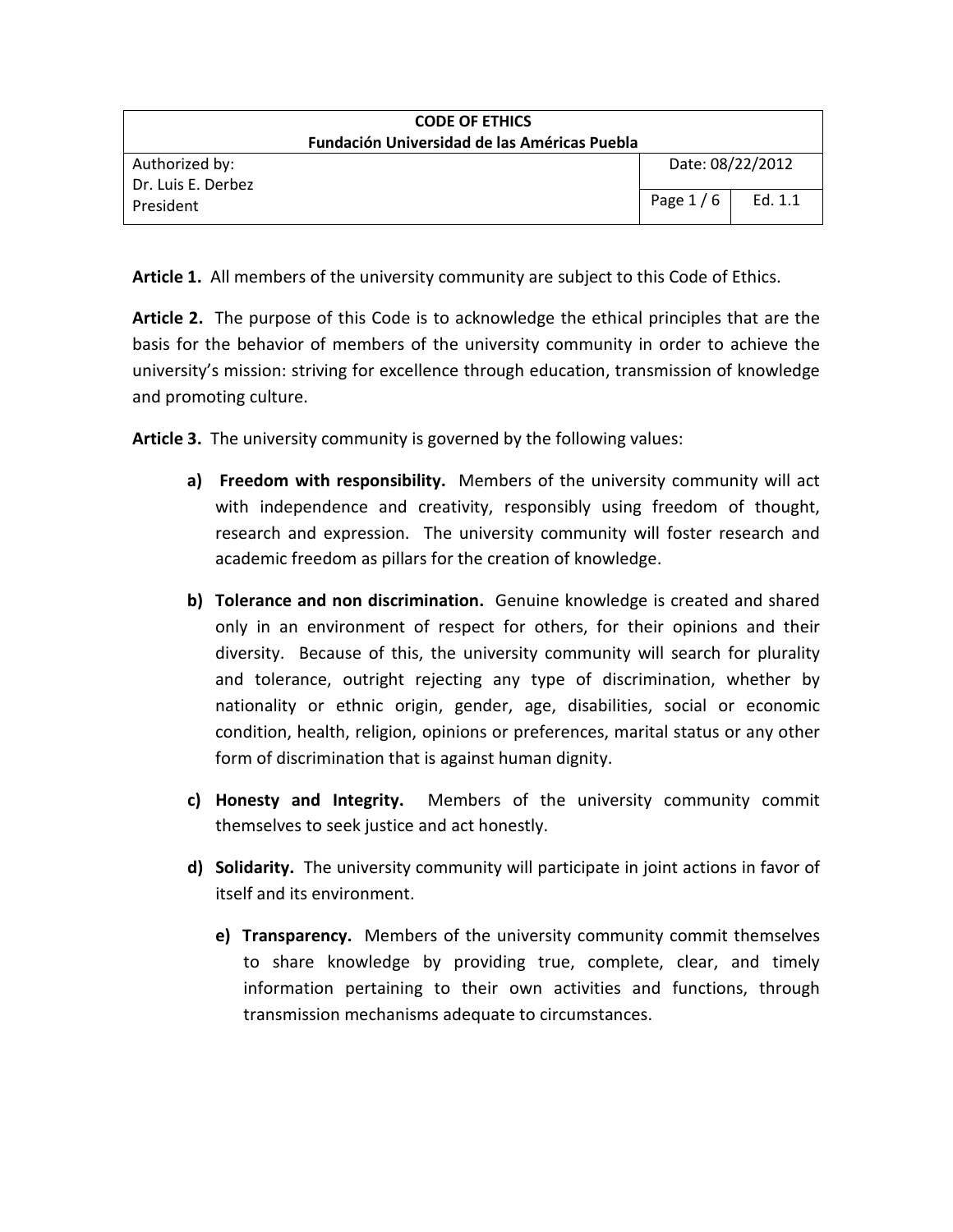| <b>CODE OF ETHICS</b><br><b>Fundación Universidad de las Américas Puebla</b> |                  |         |
|------------------------------------------------------------------------------|------------------|---------|
| Authorized by:<br>Dr. Luis E. Derbez                                         | Date: 08/22/2012 |         |
| President                                                                    | Page $2/6$       | Ed. 1.1 |

Article 4. Members of the university community, according to their function and activities must:

- a) Perform their duties in a committed, orderly and creative manner, acting with integrity and truth.
- b) Respect academic and research freedom to form students that have social, environmental, political, cultural, and economic responsibility.
- c) Acknowledge, respect and promote everyone's right to express ideas and opinions freely and respectfully.
- d) Respect intellectual property and condemn any type of plagiarism, fraud, or other infringement of the rights of others.
- e) Promote an environment of trust and open dialogue, where respectful and positive criticism is a necessary characteristic of the communication process.
- f) Reject and fight against any action, activity or rule that discriminates by ethnic or national origin, gender, age, disability, social or economic condition, health, religion, opinions, preferences, marital status or political inclinations, among others.
- g) Share knowledge and favor human development in accordance with this Code.
- h) Cooperate as much as possible with other members of the university community, by giving them appropriate support and refrain from impeding their work by giving them partial, false, or fraudulent information.
- i) Recognize the work, development, creativity, effort and merit of others, without prejudice, condition or preferences.
- j) Keep secret all information about the university or third parties that is confidential, and to which they have access due to their academic, administrative, or other type of activity.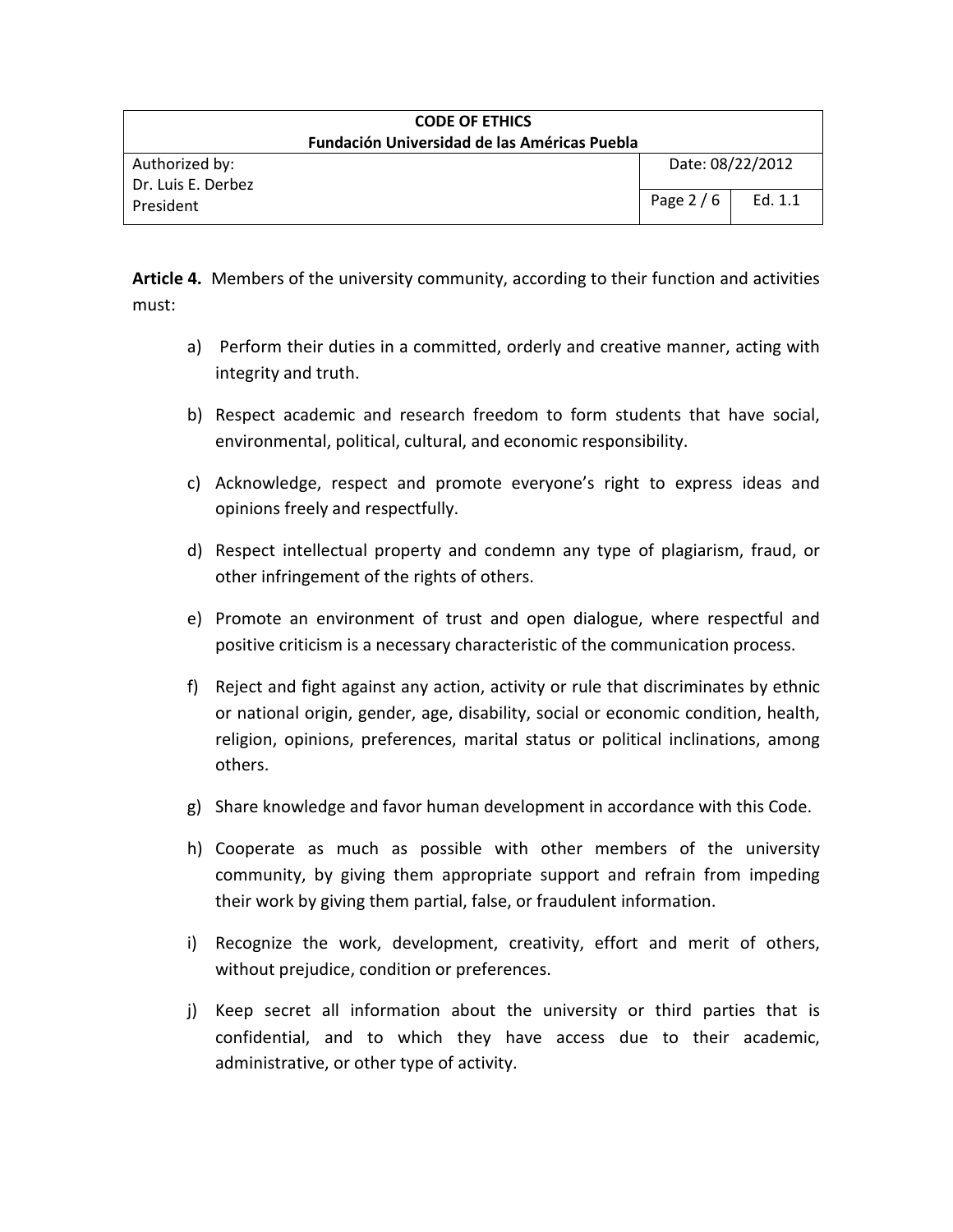| <b>CODE OF ETHICS</b><br><b>Fundación Universidad de las Américas Puebla</b> |            |                  |
|------------------------------------------------------------------------------|------------|------------------|
| Authorized by:<br>Dr. Luis E. Derbez                                         |            | Date: 08/22/2012 |
| President                                                                    | Page $3/6$ | Ed. $1.1$        |

- k) Protect personal data that their job at the university gives them access to, as a means to respect the fundamental right to privacy of human beings.
- l) Avoid situations that may be interpreted as a conflict of interest, understanding as such those cases in which their personal interest may affect their activity, job, or position in detriment of the university. When such a situation arises, they have an obligation to inform the Committee of University Ethics about it.
- m) Become familiar with this Code of Ethics, ask questions about concrete situations in which there are doubts about possible conflict with this Code, as well as to inform the Committee of University Ethics of situations of members of the university community contrary to it.

Article 5. Prohibitions are set for members of the university community to:

- a) Promote, allow, or exert verbal, psychological, physical or any type of violence, including harassment of all kinds.
- b) Communicate or provide false information that may damage the reputation or image of the university or of any of its members.
- c) Use confidential information of the university or of third parties that is received as such for a different purpose than that which it was intended for.
- d) Participate in any matter or business where a conflict of interest may exist in carrying out their duties because of personal, family, or other concerns and the university.
- e) Receive or solicit bribes, honors, gifts, donations or tips for themselves or others, for activities or functions related to the university community.
- f) Retaliate against any member of the university community that has informed the Committee of University Ethics or university authorities of a fact or behavior against the rules of this Code of Ethics.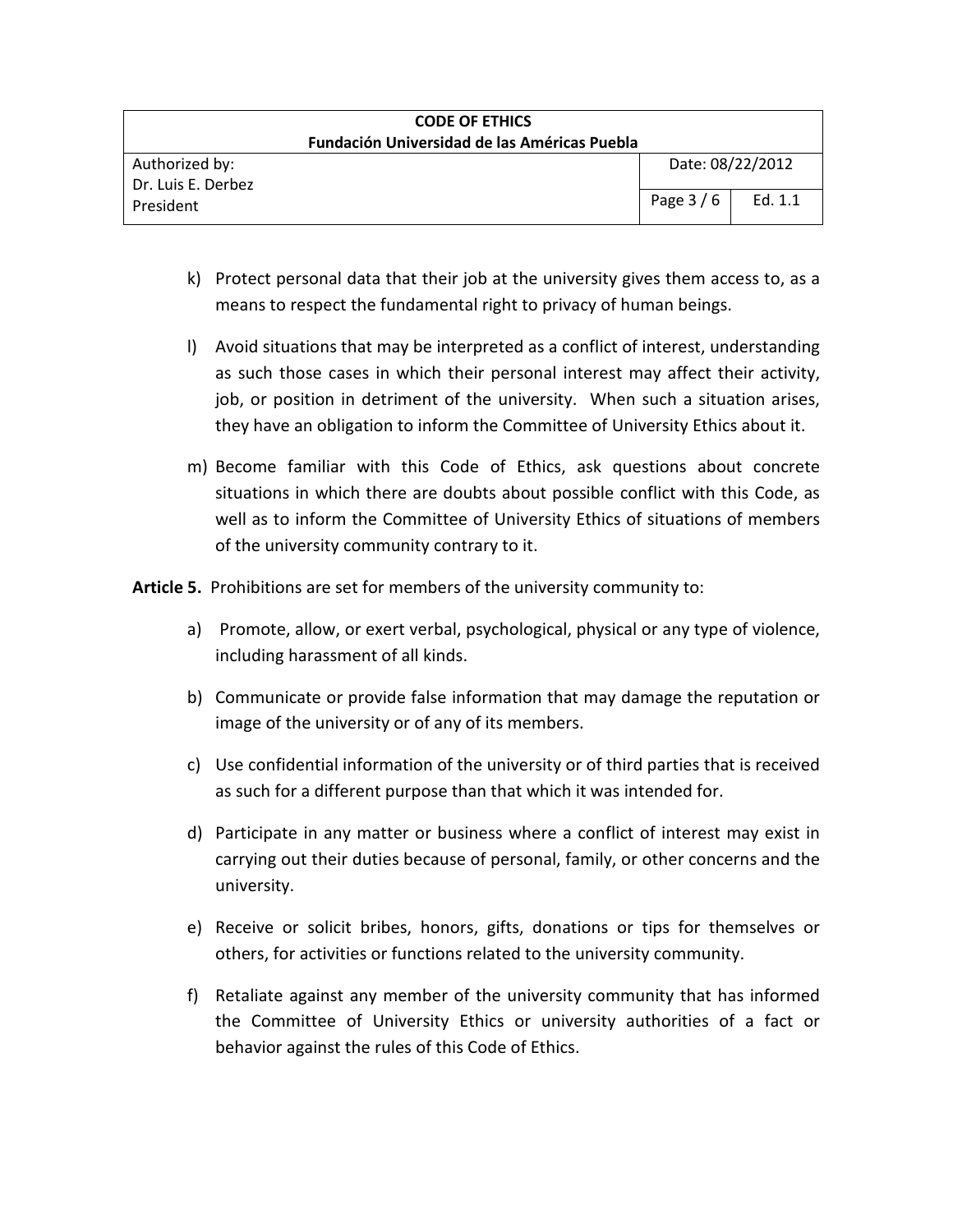| <b>CODE OF ETHICS</b><br><b>Fundación Universidad de las Américas Puebla</b> |                  |           |
|------------------------------------------------------------------------------|------------------|-----------|
| Authorized by:<br>Dr. Luis E. Derbez                                         | Date: 08/22/2012 |           |
| President                                                                    | Page $3/6$       | Ed. $1.1$ |

Article 6. The Committee of University Ethics will consist of three representatives of academic employees, three representatives of administrative employees, three student representatives and, as a permanent member with voice but no vote, a representative of the Legal Department. All members of the Committee for University Ethics will be freely elected by their peers.

Article 7. It is the duty of the Committee of University Ethics to rule about the scope or interpretation of this Code of Ethics, as well as to communicate possible sanctions through recommendations that its members consider pertinent regarding infringements of this Code. These recommendations may be of different kinds, levels, and considerations- including sanctions--, always within the legal framework. The representative of the Legal Department of the Committee of University Ethics will follow up on deadlines and/or timelines to cover, to which the Committee should submit independently and separate from the terms of compliance or execution of different administrative areas of the university.

All recommendations will be communicated directly to the corresponding administrative area for their evaluation and execution in the proper terms for each case. If these recommendations are not followed by some administrative area after they are in charge of carrying them out, the area must respond at once to the head of the Committee of University Ethics as for the technical or legal reasons that support the failure to comply. Once this explanation is given, the Committee of University Ethics will determine by simple majority that such explanation is presented to the Academic and Administrative Councils of the university.

The resulting decision, already evaluated by the administrative area and derived from a Committee's recommendation, should be carried out, communicated and defended as an institutional decision on its own terms, according to the rules.

Article 8. Any member of the university community that has not complied with this Code, and depending on the seriousness of his/her behavior, may be subject to recommendations on the terms of the previous article.